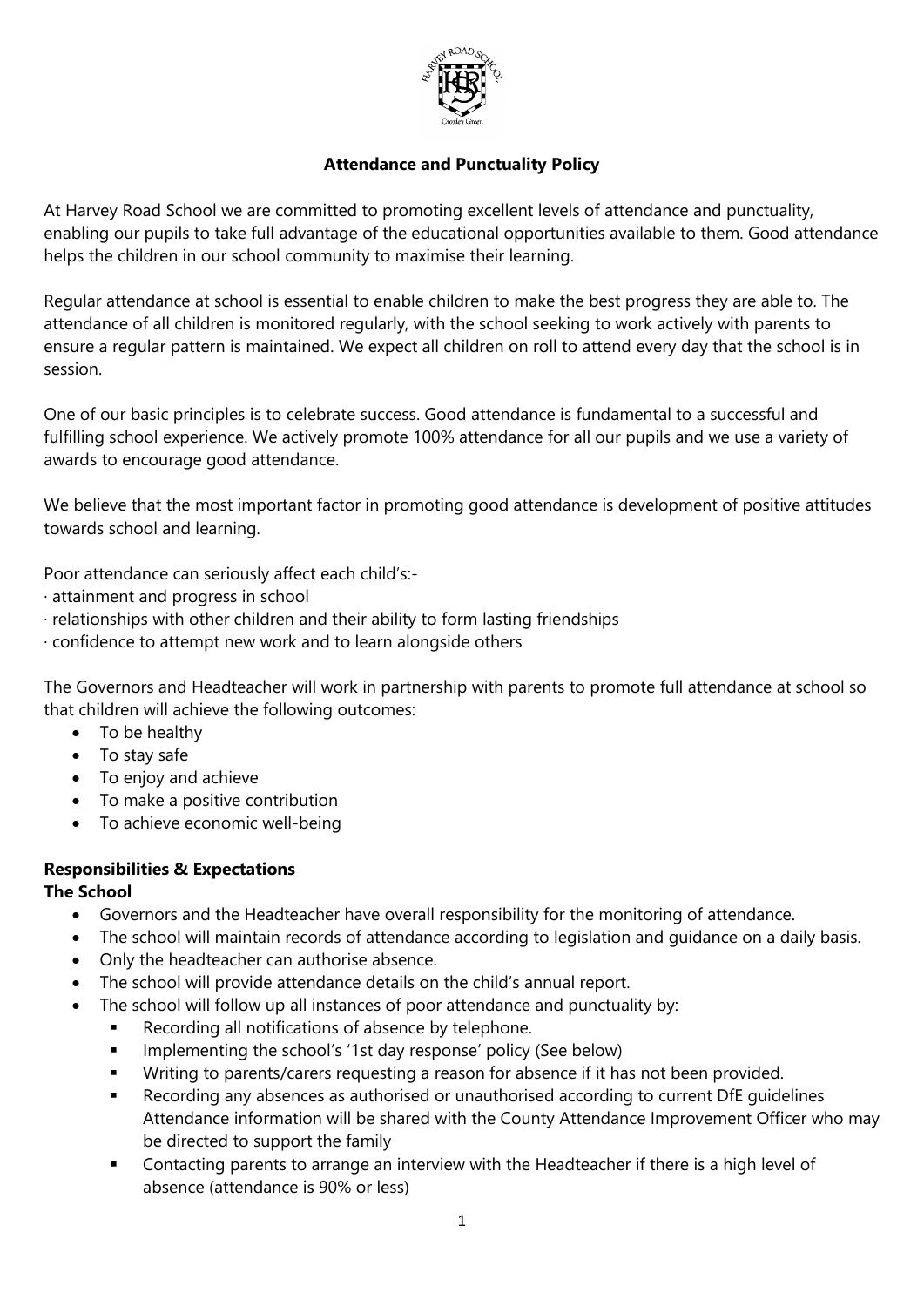- If attendance does not improve for reasons that the Headteacher does not accept, governors have authorised the Headteacher to use such strategies as issuing warning letters, penalty notices and legal action if required (see Fixed Penalty Notices policy)
- Details of poor attendance/punctuality will be reported to subsequent schools.
- We will tell pupils and parents the importance of being at school and check that pupils are at school every day. Pupils who are under school age in Nursery are treated in the same way as all other children in so far as regular and consistent attendance is expected.

# **Actions the School will follow if a child is absent**

Maintained schools have a safeguarding duty in respect of their pupils, and as part of this should investigate any unexplained absences.

If a child is absent on Day 1:

- Check the school answerphone to see if a message has been left by a parent
- If there is no message then the office team will phone the both family numbers asking for a reason for the child's absence
- If there is no response, the office will text parents asking them to call office
- If the school have not heard within an hour further attempts will be made by the office to contact the parents, contacting other family members if necessary
- If there is no contact made with a family the office will pass onto the Headteacher the details of the situation and a decision will be made that may include visiting the child's home and other actions that may include contacting the police if required

If a child is absent on Day 2 and still no contact has been made:

- The office will share the situation with the Headteacher
- Headteacher will to go to the child's house to carry out a more detailed discussion with the family
- On a case by case basis, the headteacher would consider making contact with the Hertfordshire County Council's Attendance Improvement Officer and other actions including contacting the police if required

If a child is absent on Day 3 and no contact had been made with the family:

 Headteacher to inform the Attendance Improvement Officer. Actions that follow the referral to the Attendance Improvement Officer will identify what form of response will take place between day 3 and day 10. This may well include such actions as setting an action plan, contacting the police or other social services if required

If a child is absent on Day 10 and no contact had been made with the family:

- The Headteacher will complete the 'Missing child' pro forma following the practices as set out by Hertfordshire County Council
- Where a pupil has not returned to school for ten days after an authorised absence or is absent from school without authorisation for twenty consecutive school days, the pupil can be removed from the admission register when the school and the local authority have failed, after jointly making reasonable enquiries, to establish the whereabouts of the child. This only applies if Harvey Road School does not have reasonable grounds to believe that the pupil is unable to attend because of sickness or unavoidable cause

# **Parents**

- Parents/carers are expected to do all that is reasonable to ensure that their child achieves as close to 100% attendance as is possible
- Parents/carers must inform the school on the 1st day of absence if a child cannot attend school (eg due to illness) and give the reason for their child's absence so that all parties know children are safe. Parents/carers will also maintain daily contact with the school until child returns to school. When a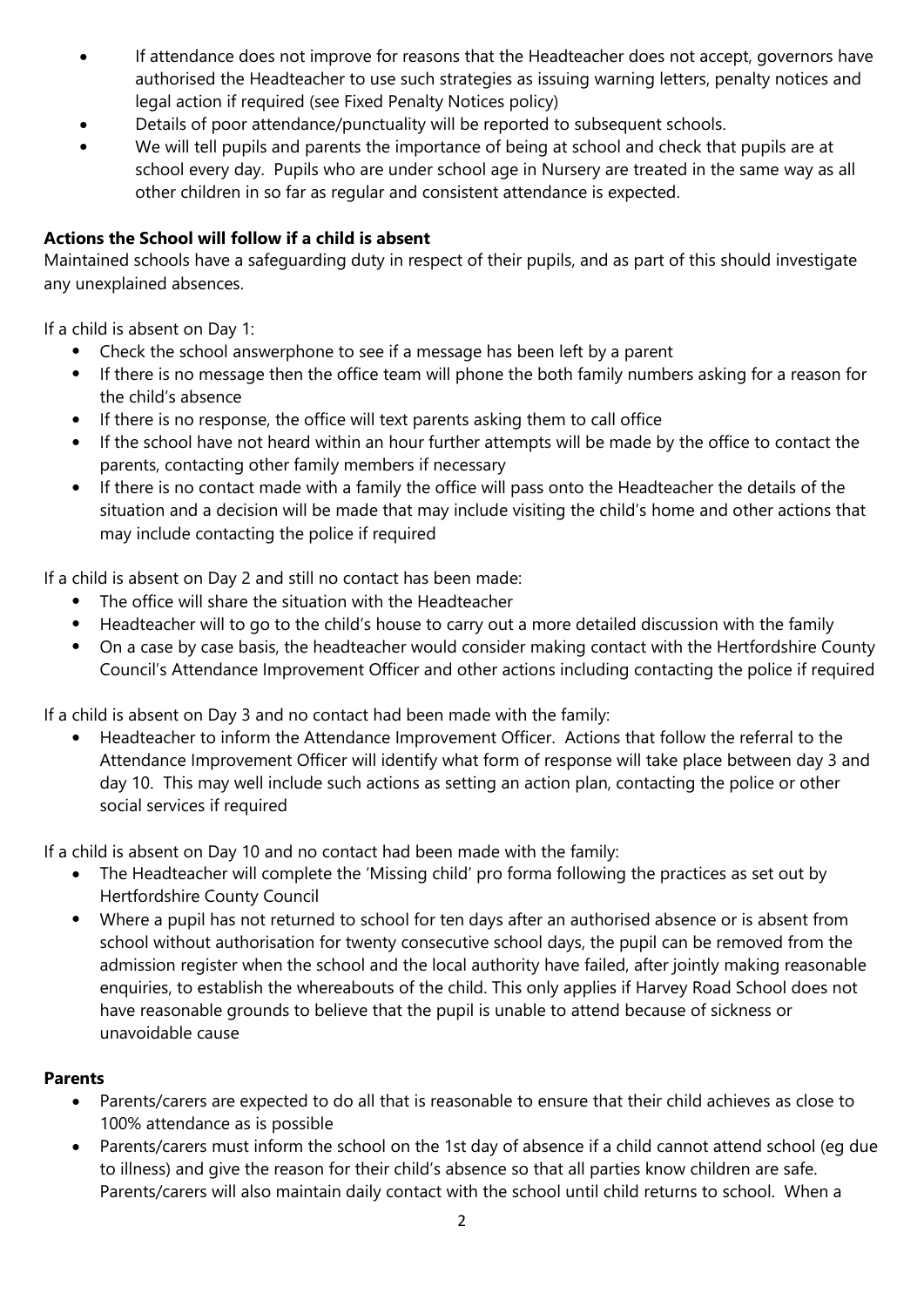child is unwell, parents should contact the school before 9.15am on the first, and any subsequent days of absence. This phone call should inform the school of the reason for absence.

- Full attendance is essential to the all-round development of a child and they should be allowed to take full advantage of educational opportunities available to them by law.
- Parents/carers have a legal obligation to ensure their child attends school. Parents do not have the right to take them on holiday during term time unless it has been authorised by the Headteacher. Absences from school affect the whole school community, not just the child concerned.

## **Pupils**

- All pupils are expected to attend school regularly and punctually
- All pupils will be expected to be ready to learn

# **Absence**

Every half-day absence has to be classified by the school (not by the parents) as either AUTHORISED or UNAUTHORISED. This is why information about the cause of each absence is always required.

- Class teachers complete a register at the beginning of each morning and afternoon session.
- Marking the attendance registers twice daily is a legal requirement
- Teachers mark pupils present, absent or late
- Pupil attendance is monitored regularly to highlight and take action where the attendance of individual children is causing concern

# **Authorised Absence**

An absence is classified as authorised when a child has been away from school for a legitimate reason and the school has received notification from a parent or carer: for example, if a child has been unwell and the parent writes a note or telephones the school to explain the absence.

Only the Headteacher can authorise absence for approved reasons. The absence must be unavoidable. The Headteacher is not obliged to accept a parent's explanation and if the absence is not authorised, parents will be notified.

Authorised absence codes will only be used after there has been some communication between the parent and school.

# **Unauthorised Absence**

An absence is classified as unauthorised when a child is away from school without the permission of the Headteacher.

Unauthorised absences are those which the school does not consider reasonable and for which no authorisation has been given. Below are examples but this list is not exhaustive:

- Parents keeping children off school unnecessarily
- Truancy during the school day
- Holidays during school time
- No explanation is forthcoming
- Absence of siblings if one child is ill
- Parental illness [alternative arrangements should be made to get children to school emergencies excepted]
- Oversleeping
- Inadequate clothing/uniform
- Confusion over school dates
- Child's/family/extended families birthday
- Shopping trip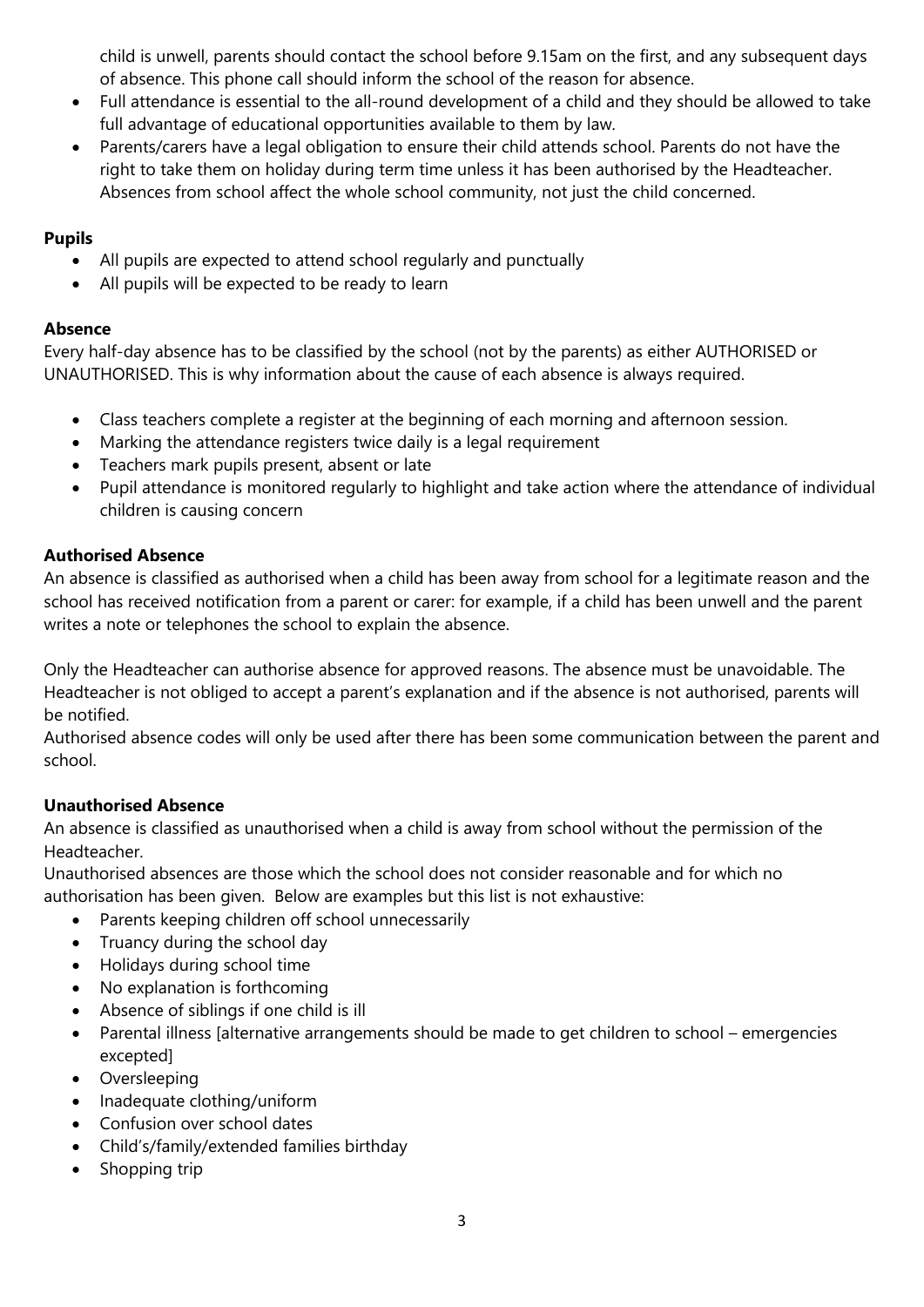The Headteacher has the right not to authorise a child's absence if he is dissatisfied with the explanation given by the parents/carers.

# **Illness and Medical Appointments**

As part of our Safeguarding Procedures, the school office will endeavour to contact the parent or carer and/or other emergency contacts regarding the reason for the absence to check on the safety of the child. If no message has been received from the parent and there is no response to the school's effort to contact the parent the absence may be recorded as unauthorised. Furthermore:

- Parents/carers must give specific reasons for the absence being 'ill' is not enough.
- Parents/carers may be asked to provide evidence (for example a doctor's note) stating that their child is too ill to attend school.
- Unless parents/carers have been given a particular time of absence through illness by a doctor they are expected to contact the school each day to let us know what is happening. The details of telephone calls are recorded and monitored.
- Registers are monitored on a regular basis by the school and the Attendance Improvement Officer to look at patterns of absence, identify individuals or groups absences, attendance of siblings, etc. They may ask to see parents/carers if attendance is not satisfactory.

### **Arrangements for medical appointments:**

a) We expect that every effort should be made by parents to arrange medical appointments outside of school hours.

b) An appointment card or verification by the doctor/dentist/hospital is required (e.g. sight of a letter from the hospital)

c) If it is necessary for a child to be out of school for this reason, the child should be returned to school directly after the appointment. Should this not happen, the absence will be recorded as unauthorised.

If your child is absent due to vomiting, they should not return to school for the next 24 hours after the last bout of sickness. This is to reduce the risk of infection to other children and adults at school.

Medical evidence may be required for absences greater than five days.

### **Lateness**

- It is important that children are safe and therefore accounted for at all times during the day. Because of this, any unexplained absence is monitored very carefully.
	- Registers are taken at 9.05am. Any child arriving after that will be recorded as late.
		- Afternoon sessions begin at 1.15pm when the register is taken again. Children returning after home lunch after this time will be recorded as late.
		- Registers will close at 9.15am and 1.30pm. Any pupil arriving after the registers have closed will be recorded as unauthorised absence unless there are exceptional circumstances for such late arrival.
		- Parents/carers will be expected to sign the late book and give a reason for their child's lateness
		- Parents/Carers whose children are regularly late for school will be contacted by a member of school staff who will work with parent(s) to bring about an improvement in punctuality

Frequent lateness is disruptive to learning, both for the child concerned and the class. Where patterns of lateness arise this will be raised with parents and may be discussed with the Attendance Improvement Officer or, if deemed appropriate by the school, Children's Services. Frequent or regular lateness after the register has closed can provide grounds for prosecution or the issue of a Penalty Notice as code 'U' is an unauthorised absence.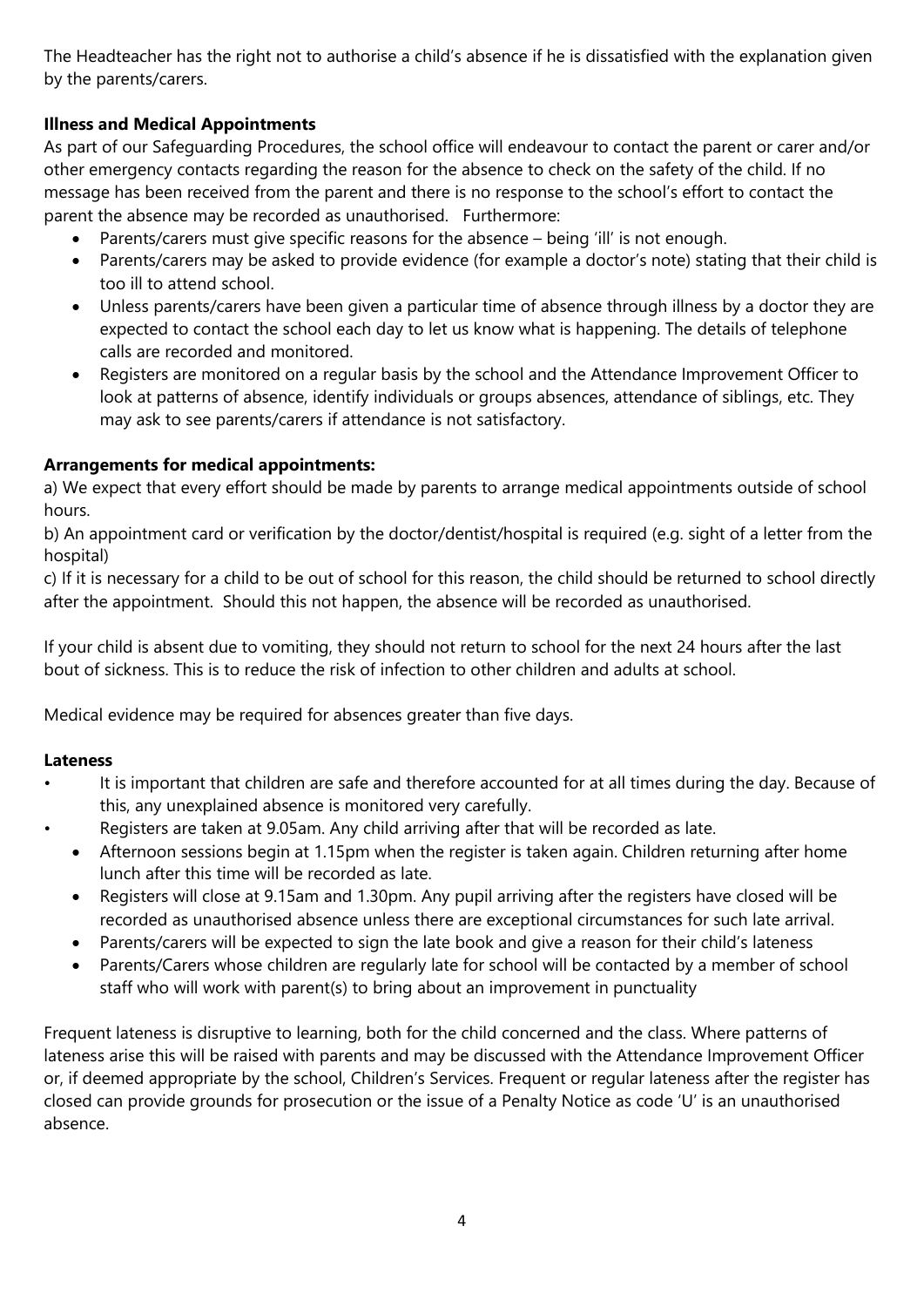# **Term Time Holiday**

There have been amendments to The Education (Pupil Registration) (England) Regulations 2006 which came into force from 1st September 2013.

These remove all reference to family holiday and extended leave therefore:

- No authorised absence will be granted
- Parents may make an application for leave of absence for an exceptional circumstance
- The Headteacher will decide whether this application will be granted
- The Headteacher will decide the number of days granted for any leave of absence
- Leave of absence taken without permission will be unauthorised
- Governors have authorised the Headteacher to decide what is deemed is authorised due to exceptional circumstances. There will be no right of appeal to this.

## **Persistent Absenteeism**

A pupil is classed as a 'persistent absentee' when they miss 10% or more schooling across the year for whatever reason. Absence at this level damages any child's educational potential and we will try to work with parents/carers to improve attendance rates quickly. Persistent Absentees are monitored carefully through our pastoral system and this is combined with academic support where absence adversely affects attainment. The headteacher will arrange to meet with families of children who are persistently absent on the premise that parents will pro-actively support this change. All persistent absentees are made known to the Attendance Improvement Officer.

## **Attendance Improvement Officer (AIO)**

Harvey Road School works in partnership with the allocated AIO to improve attendance for individual pupils and the whole school.

The headteacher and appropriate staff meet with the AIO for regular meetings to discuss and review attendance.

Harvey Road School and the AIO work with identified individual pupils and their parents to improve poor attendance.

When the attendance does not improve sufficiently and after discussion with the AIO, the school may apply for a Fixed Penalty Notice to be issued, invite parents/carers to a meeting to offer support or may make a formal referral to the Local Authority.

# **Fixed Penalty Notices**

A Fixed Penalty Notice will be considered where absence is not authorised and an agreement has not been found between the Headteacher and the family.

A Fixed Penalty Notice can be issued when a pupil has 15 sessions or more of unauthorised absence (one session = half a day) in the current and/or previous half term. The school is bound by the Hertfordshire Code of Conduct for Penalty Notices for Unauthorised Absence (truancy) issued February 2016.

- There is no statutory right of appeal once a Penalty Notice has been issued although the Local Authority may withdraw a notice if it has been issued incorrectly.
- The amount payable is £60 per parent if paid within 21 days or £120 per parent if paid after 21 days but within the 28 days of receipt of the notice.
- Separate notices are issued to each parent in respect of each child.
- If the notice remains unpaid after the expiry date of the payment period and the Local Authority has not withdrawn the notice, the Local Authority will prosecute for the offence under section 444 of the Education Act 1996.
- The issuing of penalty notices will comply with the code of conduct and practice as determined by the Local Authority
- Monies paid through the penalty notice system are retained by the Local Authority not the school.